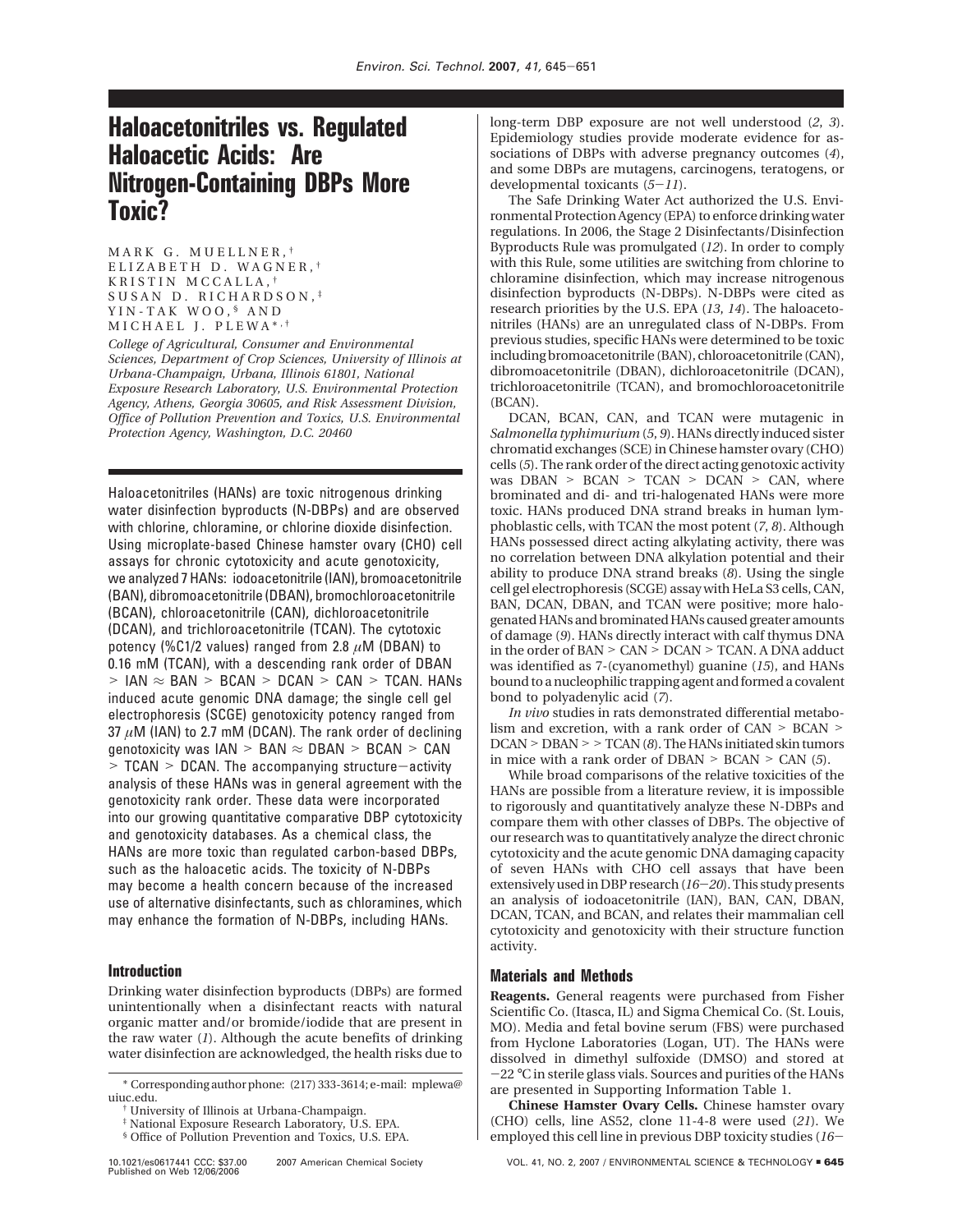## **TABLE 1. Summary Comparison of the CHO Cell Chronic Cytotoxicity and Acute Genotoxicity of the Haloacetonitriles**

| chemical                | lowest<br>toxic<br>concn.<br>$(M)^a$ | %C1/2<br>$(M)^b$      | tox<br>rank<br>order <sup>c</sup> | <b>lowest</b><br>genotox.<br>concn.<br>$(M)^d$ | genotox.<br>potency<br>$(M)^e$ | <b>GP</b><br>rank<br>order <sup>f</sup> |
|-------------------------|--------------------------------------|-----------------------|-----------------------------------|------------------------------------------------|--------------------------------|-----------------------------------------|
| iodoacetonitrile        | $1.0 \times 10^{-7}$                 | $3.30 \times 10^{-6}$ | 2                                 | $3.0 \times 10^{-5}$                           | $3.71 \times 10^{-5}$          |                                         |
| bromoacetonitrile       | $1.0 \times 10^{-6}$                 | $3.21 \times 10^{-6}$ | 2                                 | $4.0 \times 10^{-5}$                           | $3.85 \times 10^{-5}$          | 2                                       |
| dibromoacetonitrile     | $1.0 \times 10^{-6}$                 | $2.85 \times 10^{-6}$ |                                   | $3.0 \times 10^{-5}$                           | $4.71 \times 10^{-5}$          | $\mathcal{P}$                           |
| bromochloroacetonitrile | $7.0 \times 10^{-6}$                 | $8.46 \times 10^{-6}$ | 4                                 | $2.5 \times 10^{-4}$                           | $3.24 \times 10^{-4}$          | 4                                       |
| chloroacetonitrile      | $5.0 \times 10^{-5}$                 | $6.83 \times 10^{-5}$ | 6                                 | $2.5 \times 10^{-4}$                           | $6.01 \times 10^{-4}$          | 5                                       |
| dichloroacetonitrile    | $1.0 \times 10^{-5}$                 | $5.73 \times 10^{-5}$ | 5                                 | $2.4 \times 10^{-3}$                           | $2.75 \times 10^{-3}$          |                                         |
| trichloroacetonitrile   | $2.5 \times 10^{-5}$                 | $1.60 \times 10^{-4}$ |                                   | $1.0 \times 10^{-3}$                           | $1.01 \times 10^{-3}$          | 6                                       |

<sup>a</sup> The lowest concentration of a specific haloacetonitrile that induced a significant cytotoxic response as compared to the negative control. <sup>b</sup> The %C1/2 value is the chemical concentration that induced a 50% reduction of the cell density as compared to the negative control c The cytotoxicity rank order for BAN, DBAN, and IAN was determined after statistical analysis; DBAN was significantly more cytotoxic than BAN or IAN. The rank<br>order was based on the %C1/2 values. <sup>∂</sup> The lowest concentration of a specific h compared to the negative control. ° The SCGE genotoxic potency was the calculated concentration of the haloacetonitrile at the midpoint of the<br>tail moment concentration—response curve with an acute cellular viability of >7 and IAN was determined after statistical analysis; IAN was significantly more genotoxic than BAN or DBAN. The rank order was based on the genotoxic potency value.

*20*, *22*, *23*). The CHO cells were maintained in Ham's F12 medium containing 5% FBS at 37 °C in a humidified atmosphere of 5% CO<sub>2</sub>.

**CHO Cell Chronic Cytotoxicity Assay.** This assay measures the reduction in cell density as a function of DBP concentration over a period of approximately 3 cell divisions (72 h). This assay has been calibrated, and the procedures have been published (*16*-*20*, *<sup>22</sup>*, *<sup>23</sup>*). A detailed procedure is presented in Supporting Information. Within each experiment, 10 HAN concentrations were analyzed and for each HAN concentration 8 replicate microplate wells were analyzed. Each experiment was repeated 2 or 3 times. Thus, the cytotoxicity of each HAN concentration was evaluated with between 16 and 24 individual cell culture responses.

**Single Cell Gel Electrophoresis Assay.** Single cell gel electrophoresis (SCGE) quantitatively measures the level of genomic DNA damage induced in individual nuclei of treated cells. This assay has been calibrated, and the procedures have been published (*16*-*20*, *<sup>22</sup>*, *<sup>23</sup>*). A detailed procedure is presented in the Supporting Information. CHO cells were exposed to a specific HAN for 4 h at 37  $\degree$ C, 5% CO<sub>2</sub>. Each experiment consisted of a negative control, a positive control (3.8 mM ethylmethanesulfonate), and 9 concentrations of a specific HAN. The concentration range was determined by the acute cytotoxicity of the test agent. In general, each HAN concentration was evaluated with 2 microgels, and 25 randomly chosen nuclei were analyzed per microgel. The experiments were repeated a minimum of 3 times which generated an analysis of 6 microgels per HAN concentration.

**Structure**-**Activity Relationship.** A quantitative, mechanism-based structure-activity relationship (SAR) analysis was used to interpret the CHO cell cytotoxicity and genotoxicity data of the HANs. We did not use a SAR model. The data were primarily compared to the relative  $S_N$ 2 reactivity values obtained from the literature.

#### **Results**

Seven HANs were analyzed for their mammalian cell chronic cytotoxicity and genotoxicity (Table 1). All seven were cytotoxic over a concentration range that exceeded 3 orders of magnitude. Likewise, all of the HANs induced genomic DNA damage over a concentration range that exceeded 3 orders of magnitude.

**Mammalian Cell Chronic Cytotoxicity.** Data from individual experiments were normalized to the averaged percent of the negative control; these data were plotted as a concentration-response curve (Supporting Information Figure 1). A one-way analysis of variance test was conducted with the normalized data representing each microplate well. If a significant *F* value of  $P \le 0.05$  was obtained, a Holm-Sidak multiple comparison analysis was conducted. The lowest effective concentration and the ANOVA result for each HAN are presented in Supporting Information Table 2. The power of the test statistic  $(\beta)$  was  $\geq 0.8$  at  $\alpha = 0.05$ . Each concentration was from data derived from between 8 and 24 replicate wells. Regression analysis was conducted, and the coefficient of determination  $(R<sup>2</sup>)$  was generated, from which the %C1/2 value for each concentration-response curve was calculated (Supporting Information Table 2). The %C1/2 value is the concentration of the HAN that induced a cell density of 50%, as compared to the concurrent negative control. There was no statistically significant difference between the %C1/2 values of IAN and BAN. The rank order for cytotoxicity based on the %C1/2 values was DBAN > BAN  $\approx$  IAN > BCAN > DCAN > CAN > TCAN. The concentration-response curves are plotted in Figure 1.

**Induction of Genomic DNA Damage.** SCGE tail moment values are not normally distributed, thus the median tail moment value for each microgel was determined and averaged. Averaged median values express a normal distribution (*24*) and were used with an ANOVA test. If a significant *F* value of  $P \le 0.05$  was obtained, a Holm-Sidak multiple comparison analysis was conducted ( $\beta \ge 0.8$  at  $\alpha = 0.05$ ) (Supporting Information Table 3). The lowest significant genotoxic concentrations for the HANs are listed in Table 1 and in Supporting Information Table 3. Acute cytotoxicity was determined, and a concentration-response curve was generated within the range that contained  $\geq$  70% viable cells. The data were plotted and regression analysis was used to fit the curve. The SCGE genotoxic potency was calculated at the midpoint of the concentration-response curve (Supporting Information Figure 2). The rank order of the genotoxic potency was  $IAN > BAN \approx DBAN > BCAN > CAN > TCAN$ > DCAN (Table 1); concentration-response curves are presented in Figure 2.

## **Discussion**

HANs are a class of unregulated nitrogenous DBPs that may be generated with chloramine, chlorine, or chlorine dioxide treatment. We analyzed 7 HANs for their mammalian cell chronic cytotoxicity and acute genotoxicity, and incorporated the data into a quantitative DBP toxicity database. As a class, under the conditions of these *in vitro* assays, the HANs are more toxic than regulated DBPs, such as the haloacetic acids.

**Occurrence of Haloacetonitriles in Drinking Water.** HANs have been measured in several occurrence studies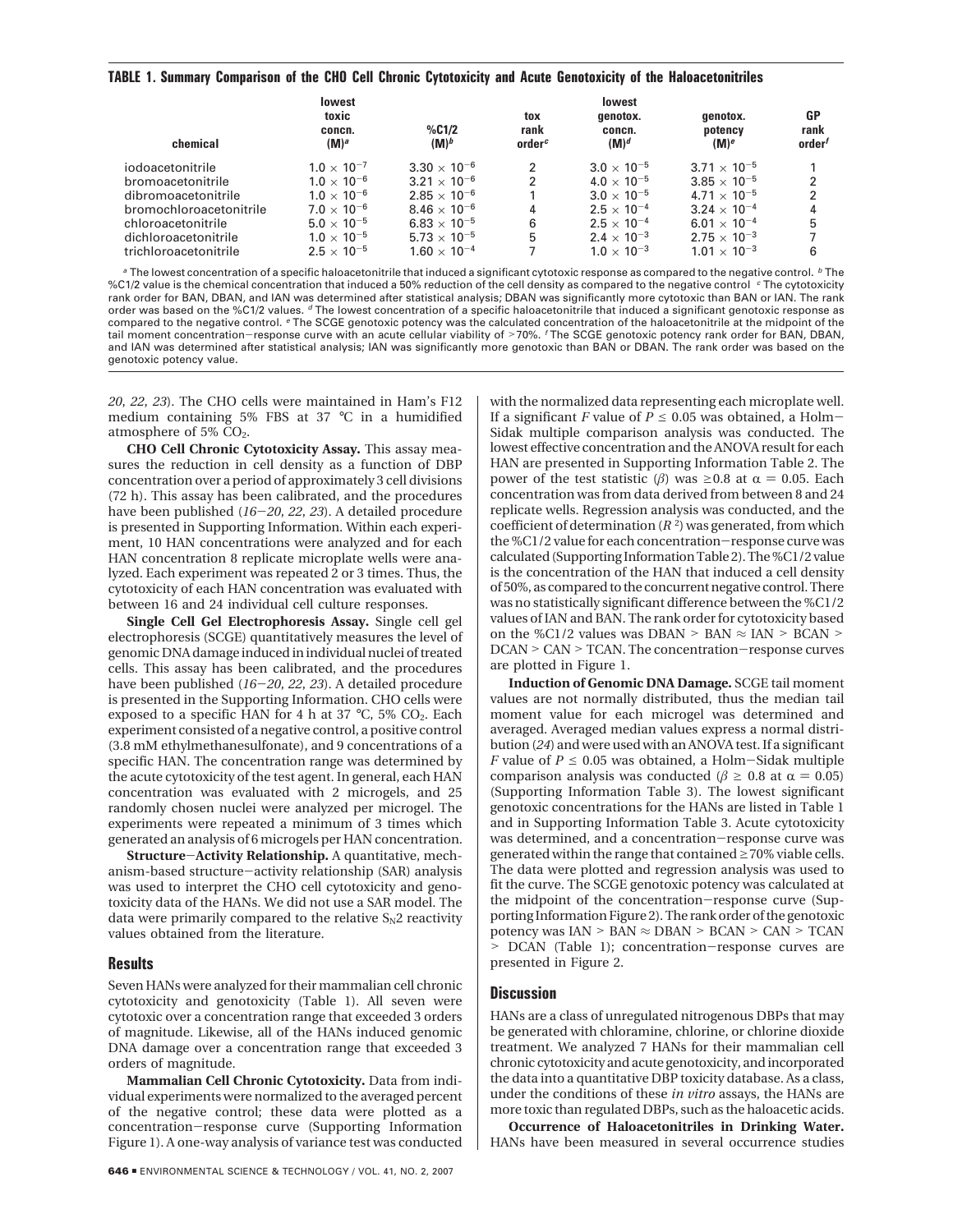

**FIGURE 1. CHO cell chronic cytotoxicity concentration**-**response curves for the seven HANs analyzed in this study.**



**FIGURE 2. SCGE genotoxicity concentration**-**response curves for the seven HANs analyzed in this study. The images demonstrate the level of DNA damage in representative electrophoresed nuclei. The bottom panel illustrates nuclei from control cells, the middle panel shows a nucleus with a SCGE tail moment of** ∼**30, and the upper panel shows a nucleus with a SCGE tail moment of** ∼**60.**

(*14*, *<sup>25</sup>*-*27*). CAN, BCAN, DBAN, and TCAN (HAN4) are the most commonly measured HAN species, and have been included in a survey of 35 U.S. water utilities (*26*), a survey of 53 Canadian water utilities (*25*), and the U.S. EPA's Information Collection Rule (ICR) effort, which involved 500 large drinking water plants in the United States (*27*). In the ICR, HANs ranged from  $\leq$ 0.5 to 41.0  $\mu$ g/L (HAN4), with a median of 2.7 *µ*g/L for HAN4, and were generally 12% of the levels of the four regulated trihalomethanes (THM4, median of 23.3 *µ*g/L) (*27*). These HANs were formed at plants that used chlorine, chloramine, chlorine dioxide, or ozone disinfection; plants using chloramines (with and without chlorine) had the highest levels in their finished drinking water. Higher HAN levels were found in distribution system waters treated with post-chloramination vs free chlorine. However, the increased HAN levels with chloramination may be a result of higher total organic carbon (TOC) levels in their source waters (*27*). HANs were frequently found in drinking waters from the Canadian survey, with DCAN in 97% of all samples (*25*). Although HANs are not regulated in the United States, the World Health Organization published

a guideline of 70 *µ*g/L for DBAN and a provisional guideline of 20 *µ*g/L for DCAN (*28*).

Several other HANs were detected in a recent nationwide DBP occurrence study (*14*, *29*). These included BAN, bromodichloro-, dibromochloro-, and tribromoacetonitrile, plus the four ICR HANs listed above. Total HAN levels reached a maximum of 14 *µ*g/L and were approximately 10% of the THM4 levels, although a maximum of 25% was observed. When bromide is present in the source waters, more brominated species were formed. This shift in speciation was observed in another study of high bromide waters in Israel (*22*), which also provided evidence that chlorine dioxide disinfection can form HANs (DBAN), as well as a new bromonitrile species (3-bromopropanenitrile).

**Comparison of the Relative Chemical and Biological Activities of the Haloacetonitriles.** A number of comparative HAN studies are summarized in Table 2. The data are normalized to the response expressed by CAN (*7*). Using a Pearson Product Moment Multiple Correlation statistic, we compared the relative activities of 6 HANs for metabolism, alkylation potential, DNA strand breaks, genotoxicity, and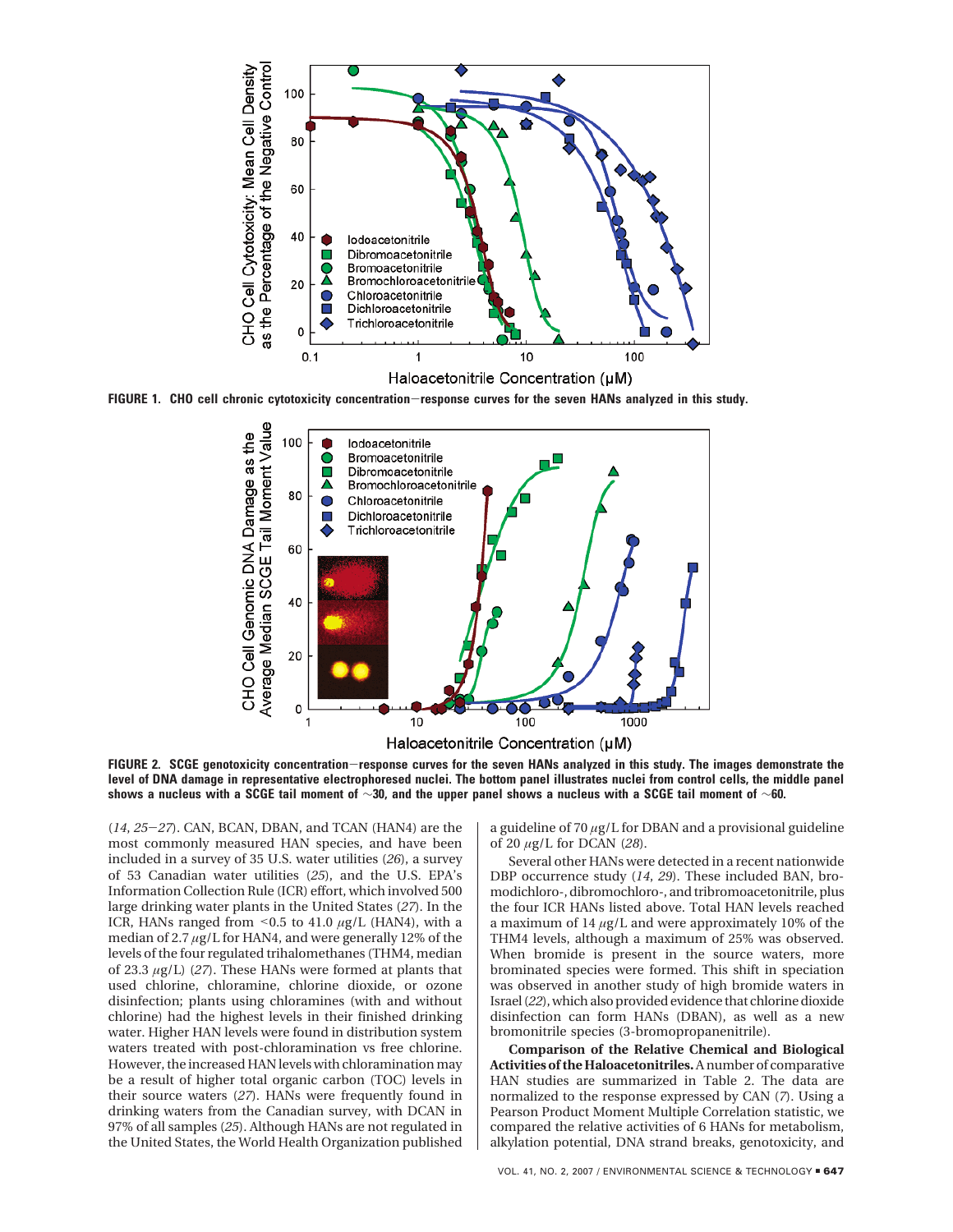## **TABLE 2. Comparison of the Relative Chemical and Biological Activities of the Haloacetonitriles***<sup>a</sup>*

|             | inhib.                        |                             |                 | <b>DNA</b>                   |                               |                                 |                       |                | skin          |                    |                          |                      |                                       |
|-------------|-------------------------------|-----------------------------|-----------------|------------------------------|-------------------------------|---------------------------------|-----------------------|----------------|---------------|--------------------|--------------------------|----------------------|---------------------------------------|
| $HAN^b$     | <b>DMN</b><br>DM <sup>c</sup> | extent<br>met. <sup>d</sup> | alk.<br>$pot^e$ | strand<br>break <sup>f</sup> | <b>SOS</b><br>GT <sup>g</sup> | <b>Newt</b><br>MCN <sup>h</sup> | <b>CHO</b><br>$SCE^i$ | HeLa<br>SCGE / | tumor<br>ind. | <b>SOS</b><br>tox' | newt<br>$\mathbf{tox}^m$ | <b>CHO</b><br>%C1/2" | <b>CHO</b><br><b>SCGE<sup>o</sup></b> |
| CAN         |                               |                             |                 |                              |                               |                                 |                       |                |               |                    |                          |                      |                                       |
| <b>DCAN</b> | 450                           | 0.7                         | 0.07            | 2.1                          | 1.3                           | 0.48                            | 1.05                  | 10             | 0.4           | 10                 | 5                        | 1.19                 | 0.22                                  |
| <b>TCAN</b> | 450                           | 0.2                         | 0.01            | 36.7                         | 0.98                          | 0.42                            | 3.61                  | 10             | 0.9           | 100                | 50                       | 0.43                 | 0.60                                  |
| <b>BAN</b>  |                               |                             |                 |                              | 1.03                          | 2.42                            |                       | 10             |               | 33.3               | 20                       | 21.3                 | 15.61                                 |
| <b>DBAN</b> | 3000                          | 0.5                         | 6.2             | 3.4                          | 1.78                          | 1.15                            | 32.5                  | 100            | 1.4           | 33.3               | 10                       | 24.0                 | 12.81                                 |
| <b>BCAN</b> | 2300                          | 0.9                         | 2.2             | 6.3                          | 1.92                          | 0.46                            | 13.0                  |                | 1.1           | 66.7               | 40                       | 8.1                  | 1.86                                  |

<sup>a</sup> Data normalized to CAN = 1.0. Adapted from refs 7 and 8. Data from refs 5, 9, 30, and 31, and this paper.  $<sup>b</sup>$  Haloacetonitriles (HAN), abbreviations</sup> listed in Table 1 of Supporting Information. <sup>c</sup> Measured as the in vitro inhibition of rat hepatic microsomal dimethylnitrosamine-demethylase (8).  $d$  Extent metabolized measured as the percentage of the dose excreted as urinary thiocyanate (30).  $e$  Alkylation potential measured as the ability to alkylate 4-(p-nitrobenzyl) pyridine(7). <sup>f</sup> DNA strand breakage potential in CCRF CEM cells determined by the alkaline unwinding method (7). <sup>g</sup> SOS chromotest (Escherichia coli PQ37) (31). <sup>h</sup> Pleurodeles walt1 larvae micronuclei induction (31). <sup>*i*</sup> CHO cell sister chromatid exchange induction (5). <sup>j</sup> Single cell gel electrophoresis in HeLa S3 cells (9). <sup>k</sup> Measured as the total number of skin tumors per mouse after a topical dose of 2.4 g/kg of the HAN followed by 12-O-tetradacanoylphorbol-13-acetate for 20 weeks, data from (5); ranking from (7). *'* Threshold toxicity in the SOS chromotest (31). m Threshold toxicity in the newt micronucleus assay (31). n CHO cell chronic cytotoxicity %C1/2 values reported in this paper normalized to  $CAN = 1.$   $\degree$  CHO cell SCGE genotoxic potency values reported in this paper normalized to CAN = 1.

toxicity in a number of assays with the CHO cell cytotoxicity and genotoxicity data of the present study (Table 2). The endpoints included inhibition of dimethylnitrosamine-demethylase (DMN-DM) (*8*), the extent metabolized in rats (*30*), alkylation potential (*7*), induction of DNA strand breaks (*7*), genotoxicity in the *Escherichia coli* SOS chromotest (*31*), clastogenicity in newt larvae (*31*), sister chromatid exchange (SCE) in CHO cells (*5*), DNA damage in HeLa cells (*9*), skin tumor induction (*5*), toxicity in *E. coli* and *Pleurodeles* newt (*31*), and, finally, the CHO chronic cytotoxicity and genomic DNA damage reported here. No significant correlation was observed among the metabolism of 5 HANs (*7*) and chronic cytotoxicity or genomic DNA damage in CHO cells. The *in vitro* inhibition of rodent microsomal DMN-DM was highly correlated with the alkylation potential, *E. coli* SOS genotoxicity, enhanced somatic chromosomal recombination (SCE) in CHO cells, genomic DNA damage in HeLa cells, and CHO cell chronic cytotoxicity ( $r = 0.88$ ,  $P < 0.05$ ;  $r = 0.91$ ,  $P < 0.03$ ;  $r = 0.93$ ,  $P < 0.02$ ;  $r = 0.99$ ,  $P < 0.002$ ; and  $r = 0.91$ , *<sup>P</sup>* < 0.03, respectively). HAN alkylation potential was highly correlated with measurements of mammalian cell genotoxicity: CHO SCE  $(r = 0.98, P < 0.004)$ , HeLa cell SCGE  $(r = 1.98, P < 0.004)$ 0.97,  $P < 0.03$ ), and CHO cell SCGE ( $r = 0.97$ ,  $P < 0.006$ ), as well as CHO cell cytotoxicity  $(r=0.99, P \le 0.001)$ . Interestingly, DNA strand breakage using the alkaline unwinding procedure (*7*) did not demonstrate significant correlations with other measurements of DNA damage. However, a high correlation was observed between CHO cell SCGE and HeLa cell SCGE  $(r = 0.99, P \le 0.01)$ , CHO cell SCE and CHO cell SCGE  $(r = 0.99, P \le 0.01)$ 0.96,  $P < 0.01$ ), and HeLa cell SCGE and CHO cell SCE ( $r =$ 0.99, *<sup>P</sup>* < 0.004). The induction of SOS *E. coli* toxicity and newt larva toxicity were highly related  $(r = 0.98, P \le 0.001)$ , as was the induction of chromosome breaks in the newt and genomic DNA damage in CHO cells  $(r = 0.87, P \le 0.03)$ . Our data presented in this study expressed a significant and high correlation with other toxicity endpoints (Table 2). CHO cell chronic cytotoxicity was highly correlated with DMN-DM inhibition ( $r = 0.91$ ,  $P < 0.03$ ), alkylation potential ( $r = 0.99$ , *<sup>P</sup>* < 0.001), CHO cell SCE (*<sup>r</sup>* ) 0.99, *<sup>P</sup>* < 0.001), HeLa cell SCGE ( $r = 0.99$ ,  $P < 0.006$ ), and CHO cell SCGE ( $r = 0.96$ , *P* < 0.003). CHO cell SCGE were also highly correlated with alkylation potential ( $r = 0.97, P \le 0.006$ ), CHO SCE ( $r = 0.96$ ,  $P < 0.001$ ), HeLa cell SCGE ( $r = 0.99$ ,  $P < 0.01$ ), and newt micronucleus induction ( $r = 0.87$ ,  $P \le 0.03$ ). The induction of skin tumors expressed an association with alkylation potential, SCE induction, and induced genomic DNA damage in HeLa cells and CHO cells, as well as chronic cytotoxicity in CHO cells. However, this modest association  $(r = 0.81 -$ 0.74) was not statistically significant.

**Structure**-**Activity Relationships (SARs) and Factors Affecting the Toxicity of Haloacetonitriles.** The SARs of the HANs are interesting, but somewhat complicated. HANs have two potential electrophilic reactive centers: (a) displacement of a halogen atom at the  $\alpha$  carbon by  $S_N2$  reaction, and (b) addition at the partially positively charged carbon of the cyano group (*32*). Both reactions could contribute to the cytotoxicity or genotoxicity of the HANs.

The  $S_N$ 2 reactivity of the HANs is dependent on the leaving tendency of the halogen and the degree of halogenation. The  $S_N2$  reactivity of an alkyl iodide is  $3-5\times$  greater than alkyl bromide, which is  $50 \times$  greater than alkyl chloride (33); a similar order is expected for monohaloacetonitriles. The leaving tendency of a halogen should decrease with increasing halogenation; therefore, the alkylating potential of the HANs should decrease with increasing halogenation. Both the alkylating potential (*7*) and interaction with calf thymus DNA (*15*) are consistent with the SAR expectation. However, the ability of HANs to bind to DNA may be significantly affected by the presence of glutathione (GSH) (discussed below).

The potential of the HANs to undergo nucleophilic addition at the partially positively charged carbon of the cyano group is dependent on the degree of halogenation. Polyhalogenation at the  $\alpha$  carbon provides the ideal situation because (a) the halogens withdraw electrons away from the cyano carbon, making it more electrophilic, and (b) the halogens have lesser tendency to leave. Data showed that TCAN is the most potent in this respect (*32*). Analogous to halomethanes, the  $S_N2$  reactivity should significantly contribute to the genotoxic potential of the HANs. In the present study, the observed relative order of  $IAN > BAN \approx DBAN >$ BCAN > CAN > TCAN > DCAN for SCGE genotoxic potency is generally in agreement with the  $S_N2$  SAR expectation. The higher activity of TCAN versus DCAN may suggest that nucleophilic addition at the cyano carbon could also contribute to the genotoxicity. The relative order of DBAN  $>$  BAN  $\approx$  IAN  $>$  BCAN  $>$  DCAN  $>$  CAN  $>$  TCAN for cytotoxicity observed in the present study is more difficult to explain. It appears that dihaloacetonitriles tend to be more cytotoxic than mono- or trihaloacetonitriles. This may be due to the potential of dihaloacetonitriles to act as crosslinking agents (which is conducive to cytotoxicity) and GSHmediated activation.

The toxic and genotoxic consequence of HAN interaction with cellular macromolecules may be significantly affected by the presence of GSH compounds. For mono- and trihaloacetonitriles, GSH conjugation should be detoxifying because of elimination of reactive electrophiles. There is evidence that the toxicity and genotoxicity of these com-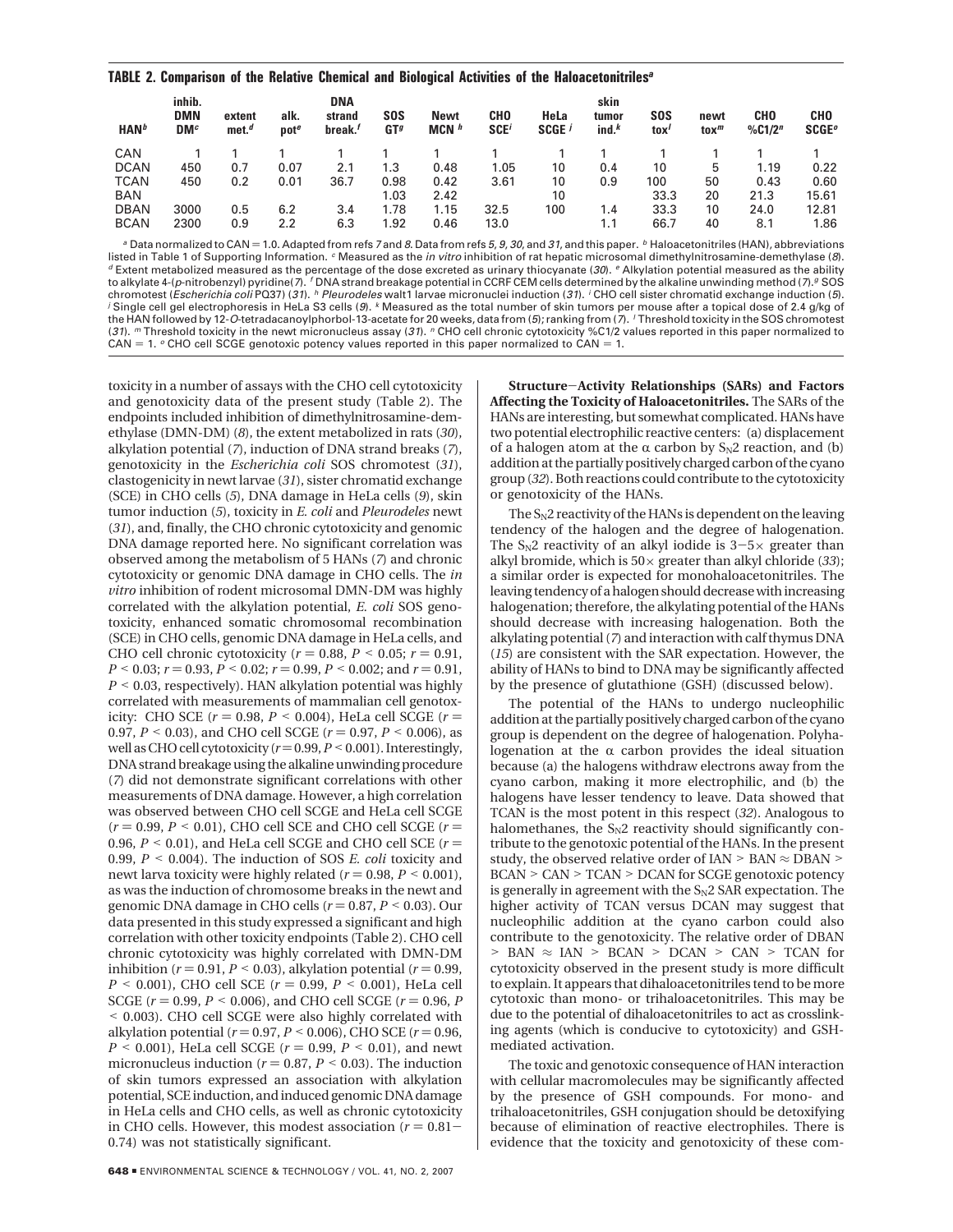

**FIGURE 3. Quantitative comparison of the direct induction of CHO cell chronic cytotoxicity by different classes of DBPs. The data for the haloacetic acids are from refs <sup>17</sup> and 19. MX (3-chloro-4-(dichloromethyl)-5-hydroxy-2[5H]-furanone), ethylmethanesulfonate (EMS), and potassium bromate data are from ref <sup>17</sup>. Halonitromethanes data are from ref 18; tribromopyrrole data are from ref 22; and the HAN data are from this paper.**



Not Genotoxic: DCAA, TCAA

**FIGURE 4. Quantitative comparison of the direct induction of CHO cell acute genomic DNA damage by different classes of DBPs. The data are from the sources listed in Figure 3.**

pounds may not be fully manifested until the cellular GSH pool is depleted (*34*). For dihaloacetonitriles, GSH conjugation is only detoxifying if both halogens are displaced. If only one is displaced, GSH conjugation can become an activation pathway because the resulting intermediate (an  $\alpha$ -halothioether) is a highly reactive electrophile. There are many examples of dihaloalkanes being activated by GSH conjugation (*35*). The relative importance of the GSH activation pathway for dihaloacetonitriles remains to be studied.

**DBP Cytotoxicity and Genotoxicity Database.** One goal of our research is to generate a quantitative and comparative *in vitro* mammalian cell database on emerging DBPs listed as priorities by the U.S. EPA (*13*, *14*). Using CHO cell microplate-based assays, we have published data on the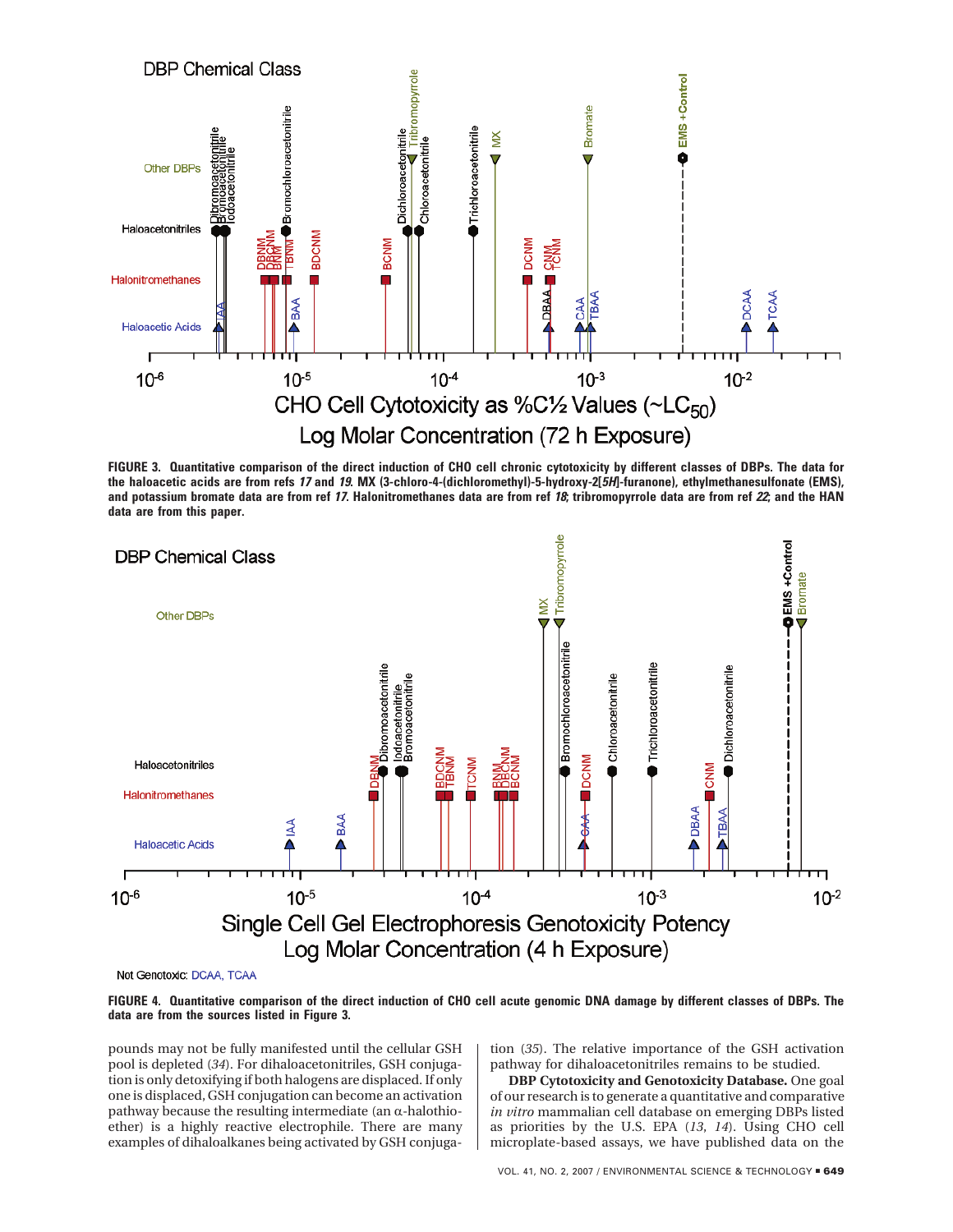

Relative Toxicity Index (arbitrary units)

**FIGURE 5. Log plot illustrating a comparison of the CHO cell cytotoxicity and genotoxicity for each DBP class, in which the reciprocal of the median %C1/2 values and the reciprocal of the median SCGE genotoxic potency values for each chemical class are represented. The DBP classes are the haloacetonitriles (HAN), halonitromethanes (HNM), the 7 haloacetic acids illustrated in Figures 3 and 4 (HAA7), and the 5 EPA regulated haloacetic acids: BAA, DBAA, CAA, DCAA, TCAA (HAA5).**

cytotoxicity and genotoxicity of the haloacetic acids, halonitromethanes, and other DBPs (*17*-*19*, *<sup>22</sup>*). These data are directly comparable; the database for DBP-induced CHO cytotoxicity is presented in Figure 3, and the database for CHO genotoxicity is presented in Figure 4. The iodinated and brominated acetonitriles are among the most chronically cytotoxic DBPs, and the HANs rank in genotoxic potency with the halonitromethanes. With data derived from Figures 3 and 4, three DBP classes were compared for their CHO cell cytotoxicity and genotoxicity (Figure 5). The cytotoxicity and genotoxicity index values were calculated as the reciprocal of the median CHO cell cytotoxicity %C1/2 value for each DBP class or the reciprocal value of the median CHO SCGE genotoxic potency values for each DBP chemical class. Since both assays were based on molar units this allows us to use these toxicity index values to compare among the DBP classes. The least cytotoxic and genotoxic DBPs were the regulated haloacetic acids (HAA5: chloro-, bromo-, dichloro-, dibromo-, and trichloroacetic acid). The combined toxicity index value increased by 42% when iodoacetic acid and bromochloroacetic acid were included (HAA7). The halonitromethanes and the HANs were nearly 2 orders of magnitude more cytotoxic than the haloacetic acids. Likewise, the haloacetic acids were the least genotoxic of the three DBP classes, followed by the HANs; the most genotoxic were the halonitromethanes. Thus, this approach allows not only for a quantitative comparison among individual DBPs, but also among chemical classes of DBPs. In the future, the toxicity of N-DBPs may become a public health concern because of the increased use of alternative disinfectants that may enhance the formation of HANs and other N-DBPs.

This research was funded in part by American Water Works Association Research Foundation Grant 3089, U.S. EPA Cooperative Agreement CR83069501 and Illinois-Indiana Sea Grant R/WF-09-06 (M.J.P and E.D.W). M.G.M. was supported by T32 ES07326 (NIEHS). This paper has been reviewed in accordance with the U.S. Environmental Protection Agency's peer and administrative review policies and approved for publication. Mention of trade names or commercial products does not constitute endorsement or recommendation for use by the U.S. EPA. This paper is dedicated to Dr. Tomáš Gichner on his 70th birthday in celebration of his lifetime of scholarship in Genetics and Genetic Toxicology.

Detailed methods for the CHO cell chronic cytotoxicity assay and the CHO cell SCGE genotoxicity assay; additional detailed data cited in the text are provided in tables and figures. (The reference citation numbers included in the Supporting Information refer to those listed in the Literature Cited Section.) This material is available free of charge via the Internet at http://pubs.acs.org.

# **Literature Cited**

- (1) Richardson, S. D. Drinking water disinfection by-products. In *The Encyclopedia of Environmental Analysis and Remediation*; Meyers, R. A., Ed.; Wiley: Hoboken, NJ, 1998; Vol. 3, pp 1398- 1421.
- (2) Richardson, S. D.; Simmons, J. E.; Rice, G. Disinfection byproducts; the next generation. *Environ. Sci. Technol.* **2002**, *36*, 1198.
- (3) Betts, K. Growing concern about disinfection by-products. *Environ. Sci. Technol.* **1998**, *32*, 546.
- (4) Bove, F.; Shim, Y.; Zeitz, P. Drinking water contaminants and adverse pregnancy outcomes: a review. *Environ. Health Perspect.* **<sup>2002</sup>**, *110 Suppl 1*, 61-74.
- (5) Bull, R. J.; Meier, J. R.; Robinson, M.; Ringhand, H. P.; Laurie, R. D.; Stober, J. A. Evaluation of mutagenic and carcinogenic properties of brominated and chlorinated acetonitriles: byproducts of chlorination. *Fundam. Appl. Toxicol.* **<sup>1985</sup>**, *<sup>5</sup>*, 1065- 1074.
- (6) Ahmed, A. E.; Campbell, G. A.; Jacob, S. Neurological impairment in fetal mouse brain by drinking water disinfectant byproducts. *Neurotoxicology* **<sup>2005</sup>**, *<sup>26</sup>*, 633-640.
- (7) Daniel, F. B.; Schenck, K. M.; Mattox, J. K.; Lin, E. L.; Haas, D. L.; Pereira, M. A. Genotoxic properties of haloacetonitriles: drinking water by-products of chlorine disinfection. *Fundam. Appl. Toxicol.* **<sup>1986</sup>**, *<sup>6</sup>*, 447-453.
- (8) Lin, E. L.; Daniel, F. B.; Herren-Freund, S. L.; Pereira, M. A. Haloacetonitriles: metabolism, genotoxicity, and tumor-initiating activity. *Environ. Health Perspect.* **<sup>1986</sup>**, *<sup>69</sup>*, 67-71.
- (9) Muller-Pillet, V.; Joyeux, M.; Ambroise, D.; Hartemann, P. Genotoxic activity of five haloacetonitriles: Comparative investigations in the single cell gel electrophoresis (Comet) assay and the Ames-fluctuation test. *Environ. Mol. Mutagen.* **2000**,
- *<sup>36</sup>*, 52-58. (10) Smith, M. K.; George, E. L.; Zenick, H.; Manson, J. M.; Stober, J. A. Developmental toxicity of halogenated acetonitriles: drinking water by-products of chlorine disinfection. *Toxicology* **<sup>1987</sup>**, *<sup>46</sup>*, 83-93.
- (11) Villanueva, C. M.; Cantor, K. P.; Cordier, S.; Jaakkola, J. J.; King, W. D.; Lynch, C. F.; Porru, S.; Kogevinas, M. Disinfection byproducts and bladder cancer: a pooled analysis.*Epidemiology*
- **<sup>2004</sup>**, *<sup>15</sup>*, 357-367. (12) U.S. Environmental Protection Agency. National Primary Drinking Water Regulations: Stage 2 disinfectants and disinfection byproducts rule. *Fed. Regist.* **<sup>2006</sup>**, *<sup>71</sup>*, 387-493.
- (13) Woo, Y. T.; Lai, D.; McLain, J. L.; Manibusan, M. K.; Dellarco, V. Use of mechanism-based structure-activity relationships analysis in carcinogenic potential ranking for drinking water disinfection by-products. *Environ. Health Perspect.* **2002**, *110*
- *Suppl 1*, 75-87. (14) Weinberg, H. S.; Krasner, S. W.; Richardson, S. D.; Thruston, A. D. J. *The Occurrence of Disinfection By-Products (DBPs) of Health Concern in Drinking Water: Results of a Nationwide DBP Occurrence Study*; EPA/600/R02/068; U.S. EPA: Washington, DC, 2002.
- (15) Nouraldeen, A. M.; Ahmed, A. E. Studies on the mechanisms of haloacetonitrile-induced genotoxicity. *Toxicol. in Vitro*
- **<sup>1996</sup>**, *<sup>10</sup>*, 17-26. (16) Plewa, M. J.; Kargalioglu, Y.; Vankerk, D.; Minear, R. A.; Wagner, E. D. Development of quantitative comparative cytotoxicity and genotoxicity assays for environmental hazardous chemicals. *Water Sci. Technol.* **<sup>2000</sup>**, *<sup>42</sup>*, 109-116.
- (17) Plewa, M. J.; Kargalioglu, Y.; Vankerk, D.; Minear, R. A.; Wagner, E. D. Mammalian cell cytotoxicity and genotoxicity analysis of drinking water disinfection by-products. *Environ. Mol. Mutagen.* **<sup>2002</sup>**, *<sup>40</sup>*, 134-142.
- (18) Plewa, M. J.; Wagner, E. D.; Jazwierska, P.; Richardson, S. D.; Chen, P. H.; McKague, A. B. Halonitromethane drinking water disinfection byproducts: chemical characterization and mammalian cell cytotoxicity and genotoxicity. *Environ. Sci. Technol.* **<sup>2004</sup>**, *<sup>38</sup>*, 62-68.
- Plewa, M. J.; Wagner, E. D.; Richardson, S. D.; Thruston, A. D., Jr; Woo, Y. T.; McKague, A. B. Chemical and biological